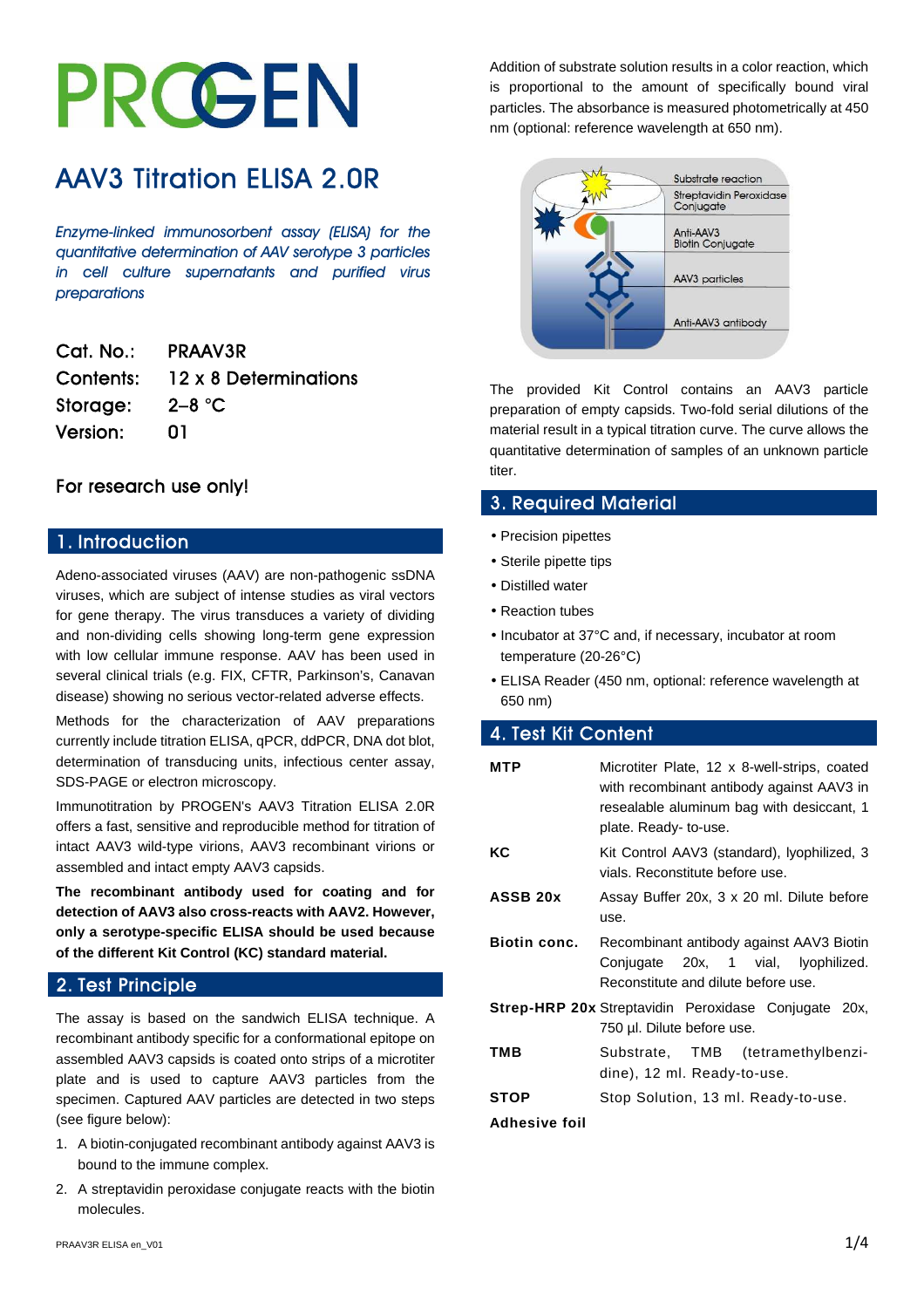# 5. Preparation of Reagents

Prior to use, allow kit to reach room temperature (RT, 20- 26°C).

Preparation and pre-dilution of components:

Dilute required reagent volumes immediately before use!



#### **ASSB 20x** (Assay Buffer 20x)

The buffer concentrate may contain salt crystals, which dissolve quickly at 37°C (e.g. in a water-bath). Let buffer cool down to RT before use.

- 1. Dilute **1:20** with distilled water.
- 2. The diluted component is named **ASSB 1x.**

(About 30 ml ASSB 1x per strip is needed.)

#### **KC** (Kit Control)

- 1. Reconstitute with **500 µl ASSB 1x**.
- 2. Incubate for 5 min at RT and then mix by rolling for another 5 min. Avoid vortexing.
- 3. Find the amount of capsids/ml on the label or the lotspecific Quality Control Certificate.

**Biotin conc.** (recombinant antibody against AAV3 Biotin Conjugate 20x)

- 1. Reconstitute with **750 µl ASSB 1x**.
- 2. Incubate for 5 min at RT and then mix by rolling for another 5 min. Avoid vortexing.
- 3. Immediately before use, dilute **1:20** with **ASSB 1x.**
- 4. The diluted component is named **Biotin 1x.**

**Strep-HRP 20x** (Streptavidin Peroxidase Conjugate 20x)

- 1. Immediately before use, dilute **1:20** with **ASSB 1x**
- 2. The diluted component is named **Strep-HRP 1x.**
- 3. Store in the dark until use.

#### 6. Storage & Stability

Store the test kit and components at 2-8°C. The unopened reagents are stable at 2-8°C until the indicated expiry date.

#### **Stability after opening:**

- 4 weeks at 2-8°C: ASSB 20x, Strep-HRP 20x, TMB, STOP
- 4 weeks after reconstitution at 2-8°C: KC, Biotin conc.
- 4 weeks in the resealable aluminum bag with desiccant at 2- 8°C: MTP

# 7. Kit Control and Specimen Dilution

We recommend to dilute the reconstituted Kit Control (**KC**) in **ASSB 1x** in steps of 1:2:

Undiluted  $\stackrel{1:2}{\Rightarrow}$  1:2  $\stackrel{1:2}{\Rightarrow}$  1:4  $\stackrel{1:2}{\Rightarrow}$  1:8  $\stackrel{1:2}{\Rightarrow}$  1:16  $\stackrel{1:2}{\Rightarrow}$  1:32  $\stackrel{1:2}{\Rightarrow}$  1:64

An example for dilutions is provided in Table 1 on the lotspecific Example Curve document. Please find the lot-specific titer of the Kit Control on the vial or on the Quality Control Certificate. Both the Example Curve document and the Quality Control Certificate are provided with the kit.

PRAAV3R ELISA en\_V01  $2/4$ Pre-dilute your **specimen** containing AAV3 particles in

**ASSB 1x** in serial dilution steps to reach a concentration within the recommended quantification range of the ELISA (please see section 9). It might be necessary to perform a pre-experiment to determine the approximate titer of the unknown specimen before analyzing more finetuned dilutions.

Example for a plate layout:

|   |                 | 2               | 3                                    |                                      |
|---|-----------------|-----------------|--------------------------------------|--------------------------------------|
| A | KC <sub>0</sub> | KC <sub>0</sub> | Specimen                             | Specimen                             |
| B | KC <sub>1</sub> | KC <sub>1</sub> | dilution 1<br>Specimen<br>dilution 2 | dilution 1<br>Specimen<br>dilution 2 |
| C | KC <sub>2</sub> | KC <sub>2</sub> | etc.                                 | etc.                                 |
| D | KC <sub>3</sub> | KC <sub>3</sub> |                                      |                                      |
| E | KC4             | KC4             |                                      |                                      |
| F | KC <sub>5</sub> | KC <sub>5</sub> |                                      |                                      |
| G | KC <sub>6</sub> | KC <sub>6</sub> |                                      |                                      |
| н | KC7             | KC7             |                                      |                                      |

# **Prepare dilutions:**

**KC0:** ASSB 1x **KC1:** reconstituted Kit Control **KC2:** 250 µl **KC1** + 250 µl ASSB 1x

**KC3:** 250 µl **KC2** + 250 µl ASSB 1x

etc.

# 8. Test Procedure

- 1. Pipette 100 µl of ASSB 1x (KC0), serial dilutions of KC and specimen (both in ASSB 1x) in duplicates into the corresponding wells of the microtiter strips. Seal strips with adhesive foil and incubate for 1 h at 37°C.
- 2. Discard content of microtiter strips. For washing, fill each well with 200 µl of ASSB 1x, incubate approximately 5 sec, discard and tap inverted plate onto absorbent paper. Carry out three washing steps in total.
- 3. Prepare Biotin 1x. Pipette 100 µl of Biotin 1x into each well. Seal strips with adhesive foil and incubate for 1 h at 37°C.
- 4. Repeat washing step as described in 2.
- 5. Prepare Strep-HRP 1x. Pipette 100 µl of Strep-HRP 1x into each well. Seal strips with adhesive foil and incubate for 1 h at 37°C.
- 6. Repeat washing step as described in 2.
- 7. Pipette 100 µl of ready-to-use TMB into each well. Seal strips with adhesive foil and incubate for 15 min at RT.
- 8. Stop color reaction by adding 100 µl of STOP into each well.
- 9. Make sure no air bubbles are in the wells. Within 30 min, measure color intensity with a photometer at a wavelength of 450 nm (optional: reference wavelength at 650 nm).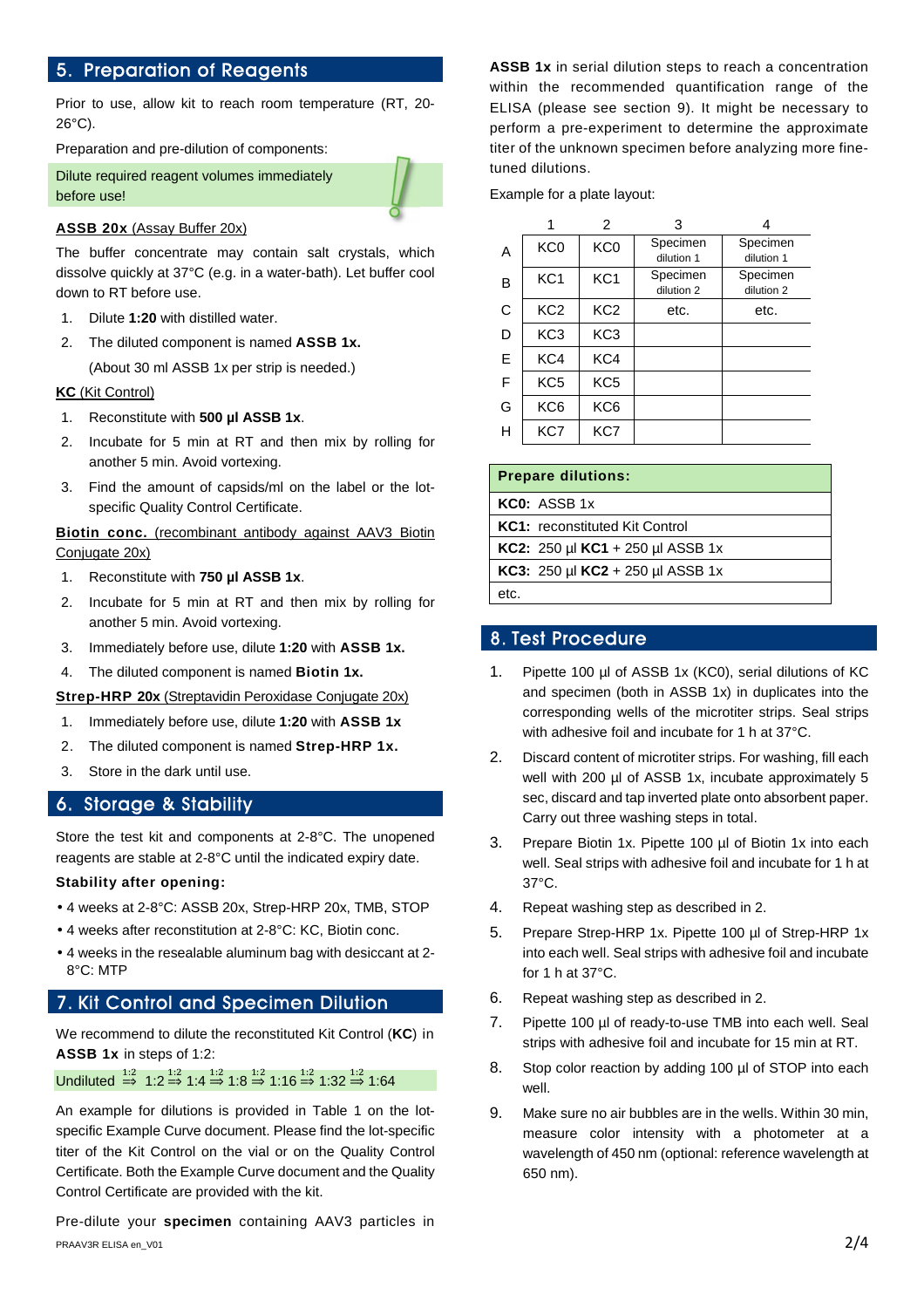# 9. Calculation of Results

If applicable, subtract values measured at 650 nm reference wavelength from values at 450 nm. The test is also valid if you use OD values at 450 nm only.

Calculate the average absorbance values for each duplicate set of Kit Control dilutions and specimen dilutions.

Create a standard curve by plotting the mean absorbance value of each Kit Control dilution (y-axis, linear scale) against the corresponding concentration (x-axis, logarithmic scale recommended).

Use a best fit curve for calculating the results. We suggest using a suitable computer program for the calculation. A 4 parameter logistic fit (4PL) is recommended. Calculate the particle titer of your specimens.

The kit is quantitative over the whole range of Kit Control dilutions. For highest accuracy, the OD values of unknown samples should ideally be in the recommended range for quantification:



Multiply the value obtained by the dilution factor to determine the amount of capsids/ml in the sample.

#### Please note:

The Kit Control curve needs to be determined for each experiment individually. For further orientation, please find the lot-specific Example Curve provided with the kit.

#### 10. Test Validity

The absorbance value of the undiluted Kit Control should be  $> 1.2.$ 

The absorbance value of the Blank should be  $< 0.3.$ 

# 11. Test Characteristics

The Kit Control has been calibrated on an internally established reference standard. The internal reference standard is a preparation of full AAV3 capsids, which has been characterized by qPCR (DNA quantification) and electron microscopy (ratio of full to empty capsids).

# 12. General Information

For professional use.

#### **Release notes**

The instruction manual is only valid in combination with the lotspecific documents  $\rightarrow$  Example Curve and Quality Control Certificate), which are enclosed in each kit.

Please make sure to use the instruction manual with the version number that corresponds to the number on the lotspecific documents.

#### **Precautions**

All liquid components except TMB and STOP contain a preservative. Do not swallow. Avoid any contact with skin or mucous epithelia!

STOP (sulphuric acid) and TMB may cause skin or eye irritation. In the event of eye contact, rinse out immediately with plenty of water and consult a physician!

Safety data sheet is available on request!

#### **Disposal**

Product: Chemicals and biological materials must be disposed of in compliance with the respective national regulations.

Packaging: Packaging must be disposed of in compliance with the respective national regulations. Handle contaminated packaging in the same way as the product itself. If not officially specified otherwise, non-contaminated packaging may be treated like household waste or may be recycled.

#### **Transport damages**

If a kit is considerably damaged, please contact the manufacturer or local distributor. Do not use damaged components for test procedure. Such components or kits should be stored at 2-8°C until the complaint is handled.

#### 13. References

**Wobus CE,** et al. Monoclonal Antibodies against the Adeno-Associated Virus Type 2 (AAV-2) Capsid: Epitope Mapping and Identification of Capsid Domains Involved in AAV-2–Cell Interaction and Neutralization of AAV-2 Infection. Journal of Virology. 2000;74(19):9281-9293

#### **PROGEN Biotechnik GmbH**



Maaßstraße 30 69123 Heidelberg, Germany Fon +49 (0) 6221 / 8278 0 Fax +49 (0) 6221 / 8278 23

www.progen.com info@progen.com

Date of release: 04.12.2018